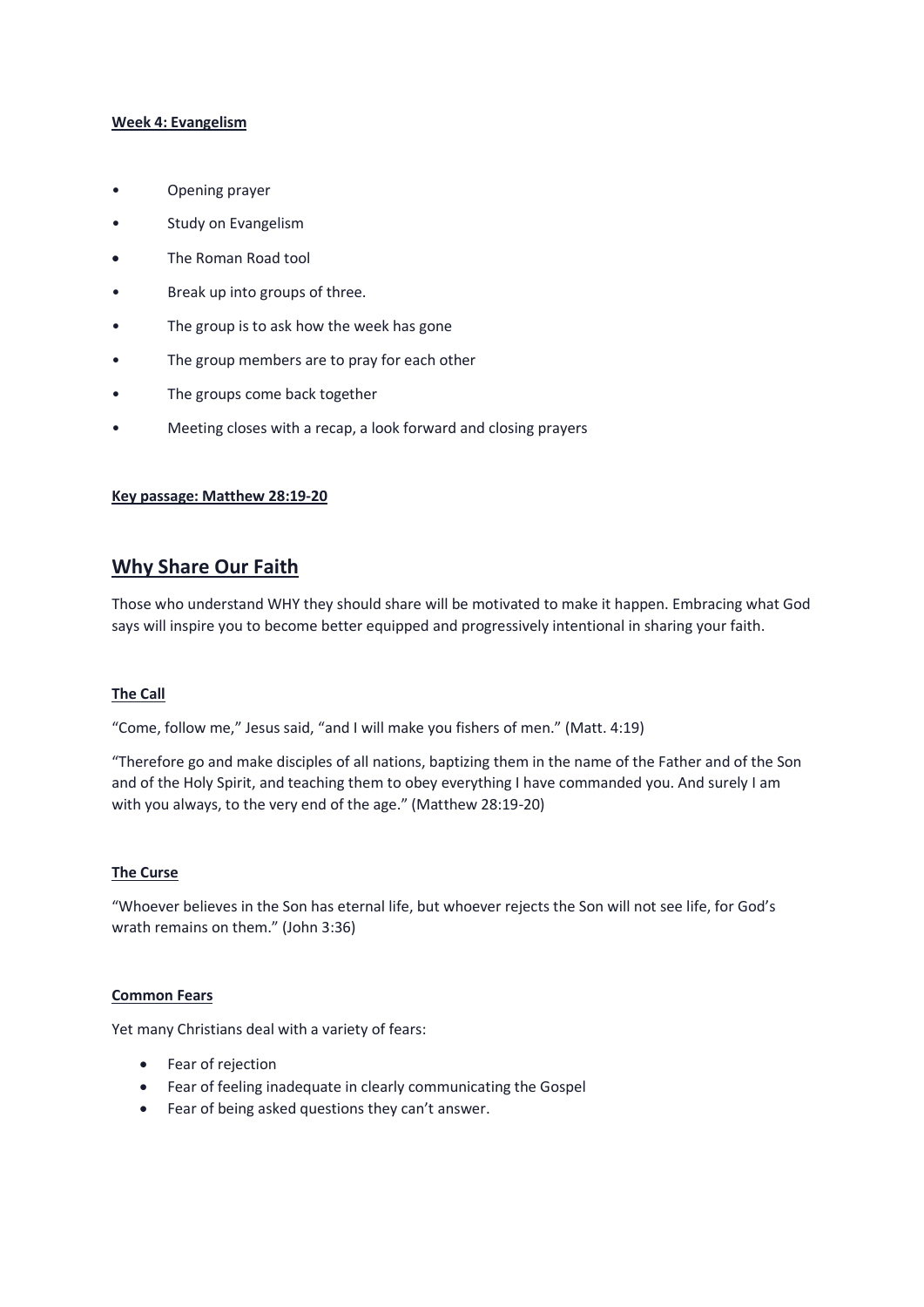

# God's Good News - What does it matter?

# Because of the difference God can make in life today... Now!

"Here I am! I stand at the door and knock. If anyone hears my voice and opens the door, I will come in and eat with that person, and they with me." (Rev. 3:20)

"I came that they might have life and life to the full." (John 10:10)

# Because of the difference the gospel makes in future life... Forever!

"Salvation is found in no one else, for there is no other name under heaven given to men by which we must be saved." (Acts 4:12)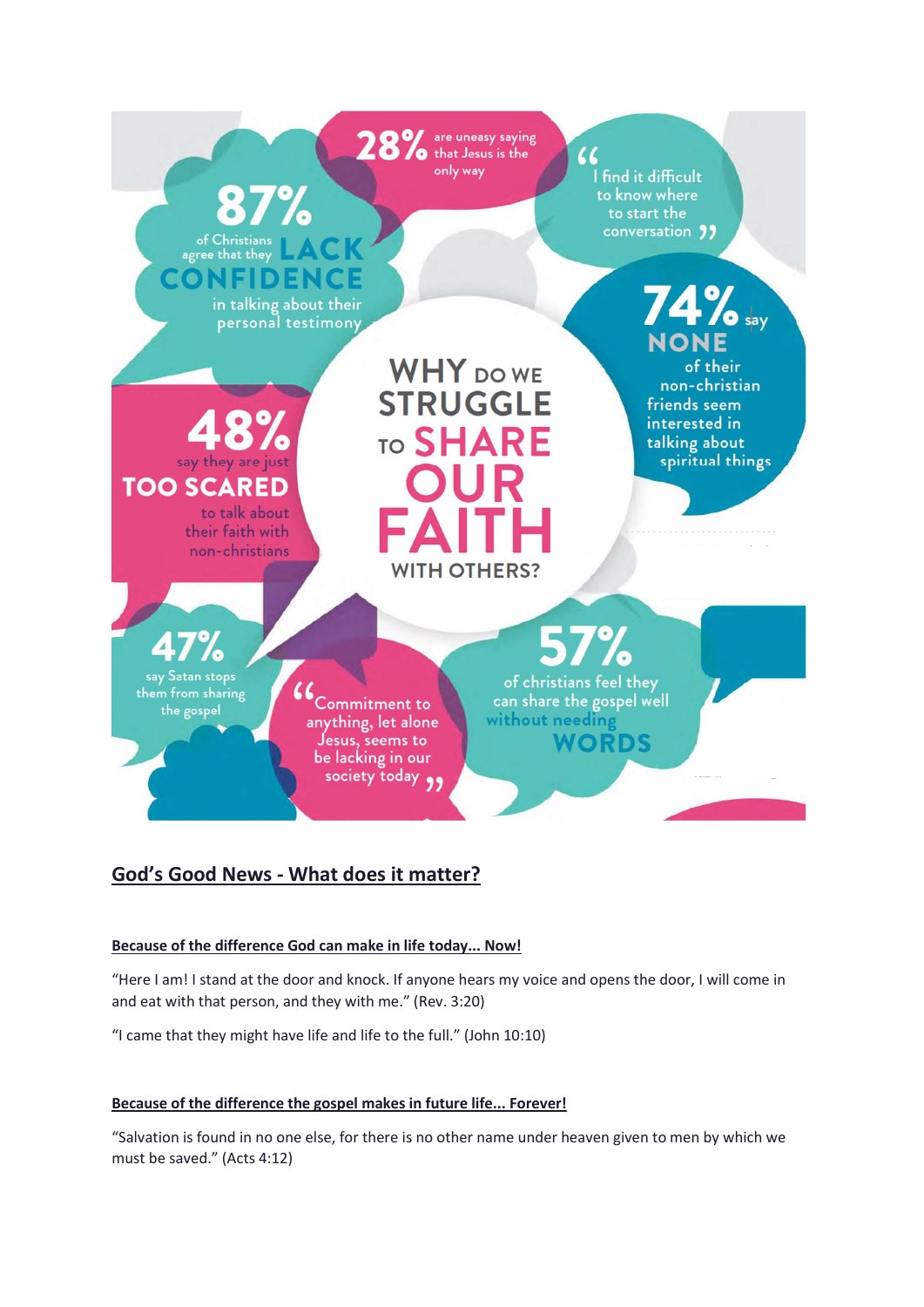"And I heard a loud voice from the throne saying, "Look! God's dwelling place is now among the people, and he will dwell with them. They will be his people, and God himself will be with them and be their God. 'He will wipe every tear from their eyes. There will be no more death' or mourning or crying or pain, for the old order of things has passed away." (Rev. 21:3-4)

# God's Provision

"But you will receive power when the Holy Spirit comes on you; and you will be my witnesses in Jerusalem, and in all Judea and Samaria, and to the ends of the earth." (Acts 1:8)

# Our Privilege

"God was reconciling the world to himself in Christ, not counting people's sins against them. And he has committed to us the message of reconciliation. We are therefore Christ's ambassadors, as though God were making his appeal through us." (2 Cor. 5:19-20)

Do you know for sure you will go to heaven someday?

Key Truth: God wants us to be sure:

"I write these things to you who believe in the name of the Son of God so that you may know that you have eternal life." (1 John 5:13)

# Tool to use: The Roman Road

# The Roman Road: A Well-engineered Path to Salvation

The Roman Road is a collection of verses in Paul's Epistle to the Romans that offers a clear and structured path to Jesus Christ. Although many people believe they will go to heaven because they have lived a good life, done charity work, been baptized as a child, attended church, or treated others fairly, the Bible declares that none of us can live up to God's standards of righteousness. Therefore, we need a road to God that doesn't rely on anything we do, but rather, relies on the gift of His grace alone.

# The Roman Road: Follow this Map

The Roman Road provides a detailed map for our salvation and eternal fellowship with God. Just follow these steps:

1. We must acknowledge God as the Creator of everything, accepting our humble position in God's created order and purpose.

Romans 1:20-21: "For since the creation of the world His invisible attributes are clearly seen, being understood by the things that are made, even His eternal power and Godhead, so that they are without excuse, because, although they knew God, they did not glorify Him as God, nor were thankful, but became futile in their thoughts, and their foolish hearts were darkened."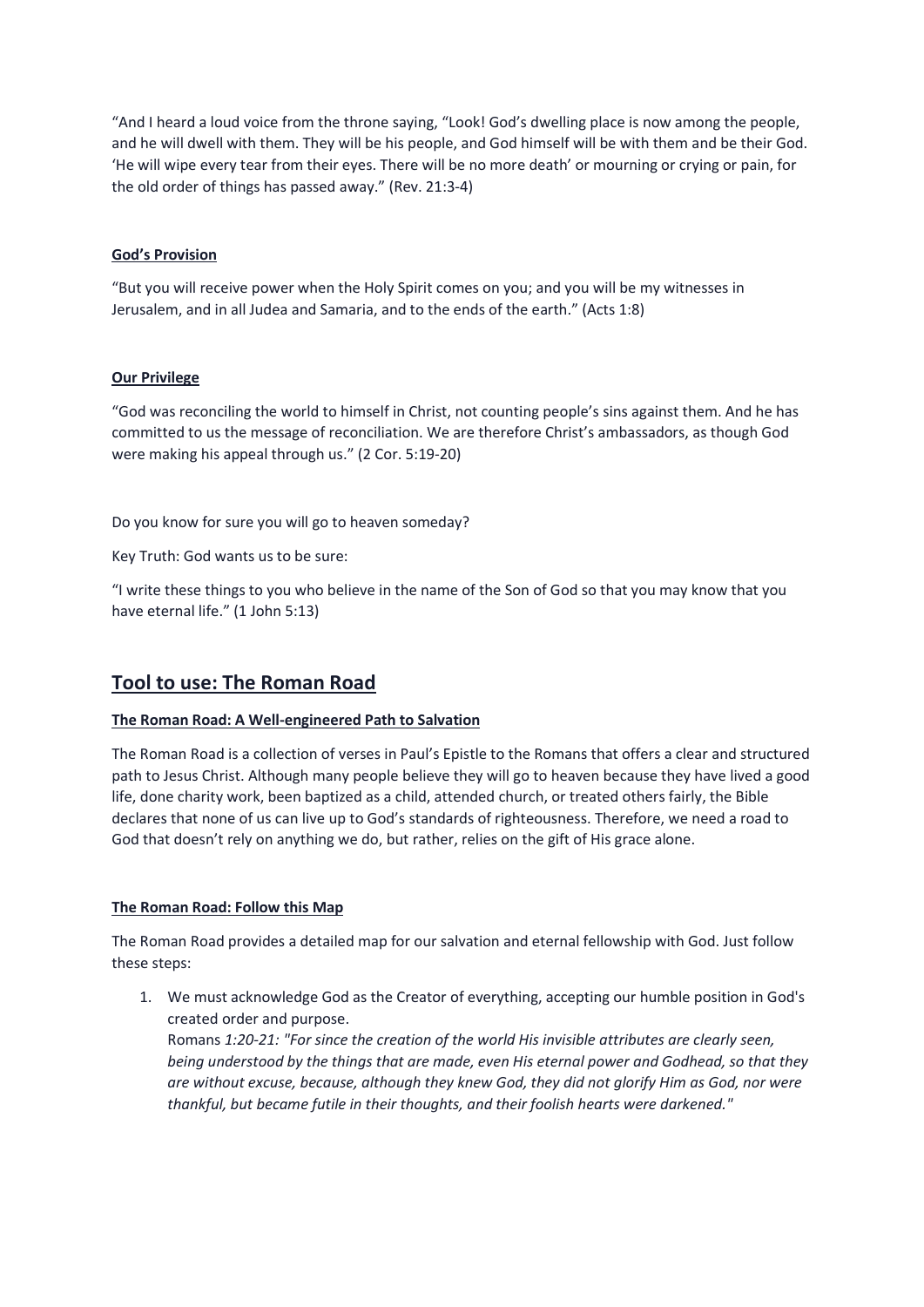- 2. We must realize that we are sinners and that we need forgiveness. None of us are worthy under God's standards. Romans 3:23: "For all have sinned, and fall short of the glory of God."
- 3. God gave us the way to be forgiven of our sins. He showed us His love by giving us the potential for life through the death of His Son, Jesus Christ. Romans 5:8: "But God demonstrates His love toward us, in that, while we were still sinners, Christ died for us."
- 4. If we remain sinners, we will die. However, if we repent of our sins, and accept Jesus Christ as our Lord and Saviour, we will have eternal life. Romans 6:23: "For the wages of sin is death, but the gift of God is eternal life in Christ Jesus our Lord."
- 5. Confess that Jesus Christ is Lord and believe in your heart that God raised Him from the dead and you are saved. Romans 10:9-10: "That if you confess with your mouth the Lord Jesus and believe in your heart

that God has raised Him from the dead, you will be saved. For with the heart one believes unto righteousness, and with the mouth confession is made unto salvation."

- 6. There are no other religious formulas or rituals. Just call upon the name of the Lord and you will be saved! Romans 10:13: "For whoever calls on the name of the LORD shall be saved."
- 7. Determine in your heart to make Jesus Christ the Lord of your life today. Romans 11:36: "For of Him and through Him and to Him are all things, to whom be glory forever. Amen."